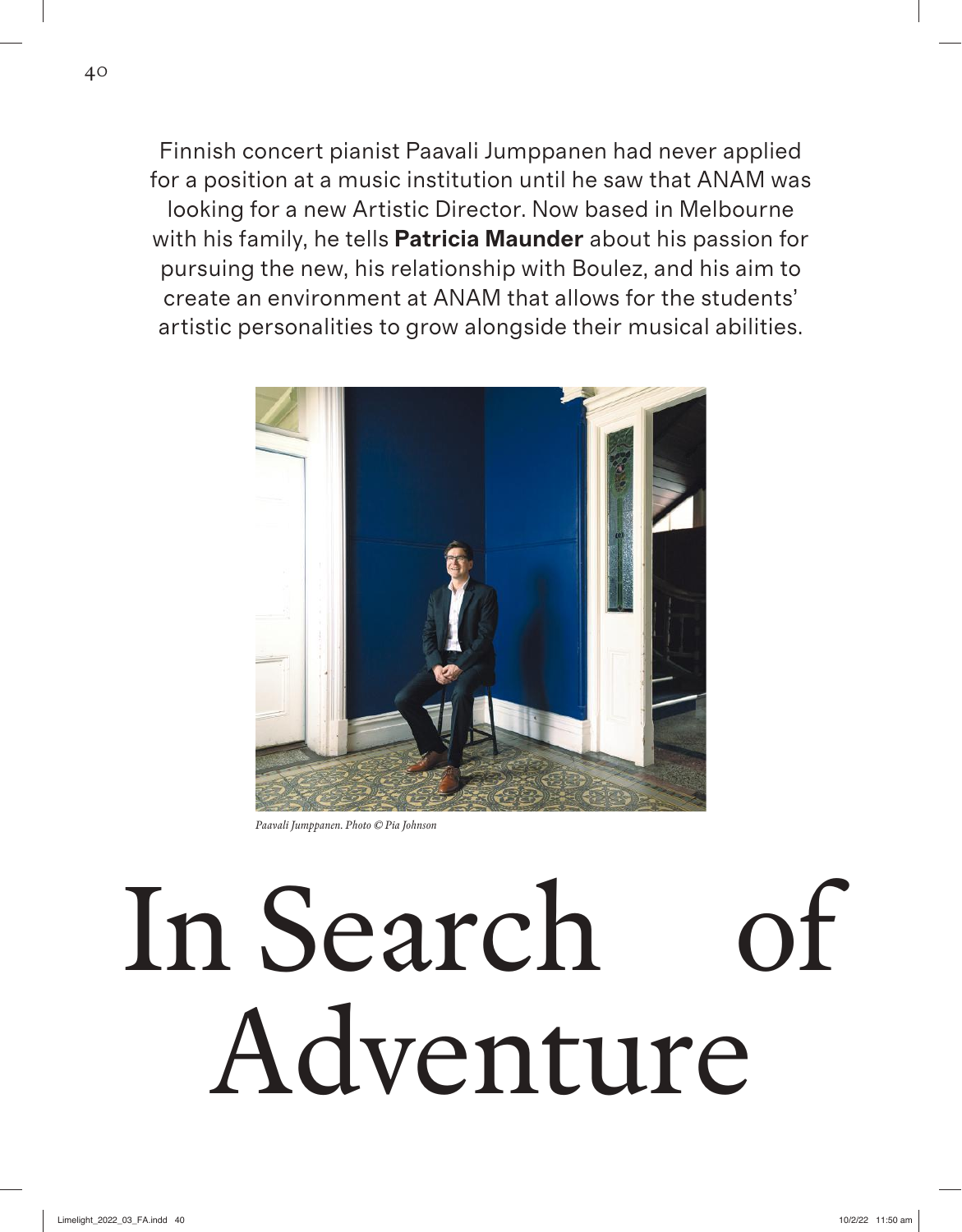Why has virtuoso pianist Paavali Jumppanen moved to the other side of the world, far from his home in Finland, and far from his main performance playgrounds of Europe and the United States? He relocated to Melbourne a few weeks ago for the same reason he created a multi-disciplinary arts festival in the remote northern Scandinavian region of Lapland: Jumppanen has an appetite for adventure that is not easily satisfied, especially musically.

Since January 2021, he has been Artistic Director of the Australian National Academy of Music, a professional performance training institute better known as ANAM. The start of his three-year tenure happened even more remotely than anticipated due to the pandemic. His limited time on-site was mainly during 2021's final weeks, when *Limelight* sat down with him at ANAM's temporary home, the Abbotsford Convent cultural precinct in Melbourne. The plan had always been for years two and three to be the true adventure, with Jumppanen based in Melbourne with his cellist wife Matilda and their daughters, Freia, aged three, and Saaga, born just after he started in the role.

"This opportunity was a family decision . . . a chance to embark on an adventure together," says the Finn acclaimed by *The Boston Globe* for the "overflowing energy of his musicianship". As he observes, "performers travelling around the world and mostly being away from home don't often get the chance to travel with their family, let alone the opportunity to spend a long period of time in a country they love, committed to working at an institution they admire."

"I've travelled to Australia several times; I think I've done eight national tours here over 15 years, but my wife never came with me. I've made great friends here, very close friends, some of them attended our wedding, so it's really lovely to bring Matilda here to experience what I've already experienced. I think there are rare moments in life when several things seem to come together, and once there was the invitation to apply for this job it felt like this is a chance, we'll do it, and then luckily I got appointed."

Jumppanen had already been an ANAM resident artist several times, starting in 2010. "I'd never seen a music school like it before," he says. There's nothing like it in Scandinavia, he adds, so conversations have arisen with friends there about establishing such an institution for elite-level performance development. In most other respects, however, his homeland of Finland has "a great education system, especially early music education." It was crucial in taking young Paavali from the small city of Espoo to the world.

"I was in a musical family in the sense that music was loved and listened to," he says, recalling childhood concerts at Helsinki's Finlandia Hall and summer festivals such as the Savonlinna Opera Festival, held each year at a picturesque medieval castle. "My two older brothers had a piano teacher come by our house every week. He was a very charismatic character and was, I suppose, my first idol."

Little Paavali would interrupt the lessons, demanding to be taught as well, but ultimately his formal instruction began with another teacher when he was five. He then moved onto the local music institute – part of Finland's well developed system of early music education – where he was blessed with a gifted teacher. "It was really a lucky break in hindsight," says Jumppanen. "[She was] just teaching normal, everyday, average piano-playing kids from my hometown, Espoo, but surprisingly many of her students ended up being professional musicians."

In his early teens, Jumppanen's musical passion grew. "In the seventh grade I decided I would practise three hours every day so I could get the things done which I wanted to get done," he recalls. There were also "long days on weekends practising at the music institute," weekly rehearsals with the chamber music group he formed with friends there, summer music camps and then the decision to switch to evening classes so he could devote his days to music. The modest, thoughtful 47-year-old doesn't view this formative period of his life as a montage of progress and success, however. "Of course with that kind of intensity there was some frustration if something didn't work out playing-wise,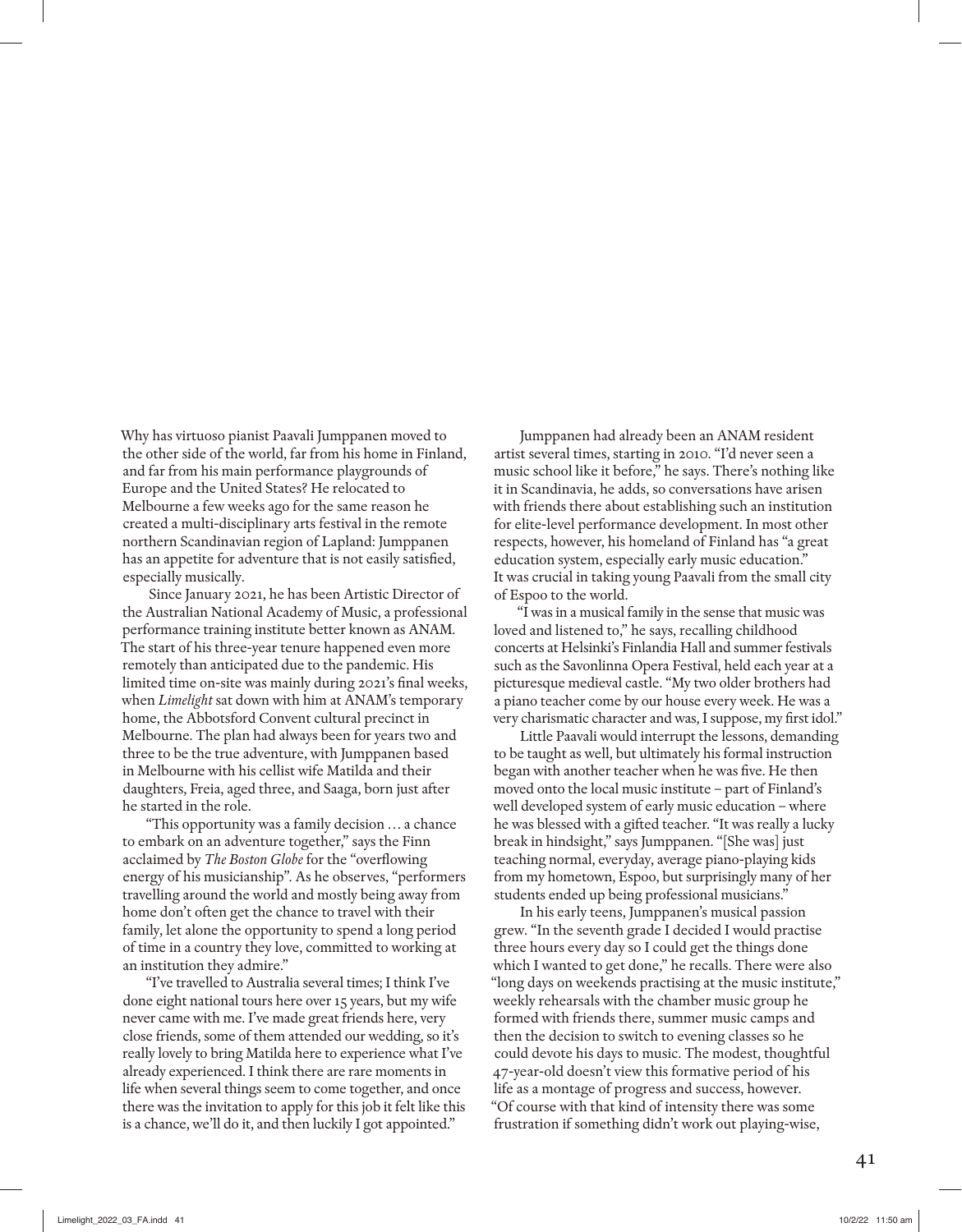Faculty, administration, staff, student musicians all have a similar calling; it really feels like a team.

or I wanted to learn something that was too difficult, or if a performance didn't go well." Even then he was not easily satisfied.

Before progressing to the pinnacle of Finnish music education, the Sibelius Academy, Jumppanen was already travelling to Paris for private lesson with Russian-born Konstantin Bogino, whom he describes as a mentor still teaching him to this day. "He set the bar very high for the standard of playing, the kind of repertoire he wanted his students to learn, and the challenges for us – surprising things like you must attend the next national piano competition, which I never thought of" (but won in 1994). "There was always this feeling that teachers and the music institute were opening doors in music making which were exciting all the time, and I actually feel that I'm kind of in that mode still in some ways. I've been lucky to hold [onto] that relationship to playing as if it is an opportunity to learn more things on the piano, and repertoire, and play to people and go to places."

Jumppanen certainly has been going places since becoming a professional musician. Among the career highlights he nominates are playing a Liszt piano concerto at Budapest's Liszt Academy, and taking a year's sabbatical as a Harvard University visiting scholar. "I went there to do research on Beethoven, but I also ended up studying musicology and music theory." He speaks of free-ranging conversations there that fed his curiosity. They continue after a fashion ten years later, with everyone from musicians to environmental scientists. It was during his time at Harvard that Jumppanen became a "very dedicated fan of baseball". Jumppanen proudly reveals he once caught the ball at Fenway Park, the Boston Red Sox's storied home, but is slightly ashamed of frequently watching baseball during lockdown.

His other career highlights include past performances with ANAM students – which might seem like professional politeness now he's Artistic Director, were it not for the sincerity with which he recalls them. "It felt like we were all able to encounter with those pieces and with each other. There was a sense of everybody joining in with full energy and curiosity, so many of those [performances] have been memorable."

Closer to home is Lapland's annual Väyläfestival, for which Jumppanen has been lead curator since it began in 2017. "We wanted to create a festival that travels upstream on the river which marks the border between Finland and Sweden, so every year we cover a distance of 400 kilometres and present concerts, exhibitions, readings and performances on the Finnish side and Swedish side, Finnish side, Swedish side, to Norway. That's a very difficult but very exhilarating concept."

He also speaks warmly of a journey that's been more musical and intellectual than physical: his association with Pierre Boulez. It began in 2000 when Jumppanen's teacher in Basel, who knew the French composer, suggested that he learn the "notoriously difficult" Second Sonata by Boulez and play it for him. "I at first resisted, but then I really fell in love with that work and the musician." Delighted to "receive practical commentary from the composer" when he played the piece in Boulez's presence, Jumppanen went on to develop a close working relationship with the Frenchman before his death in 2016. Indeed the pianist is now a leading interpreter of the composer's work, both as a performer and recording artist. This pivotal meeting also gave Jumppanen "courage to then go to composers of my own generation in Finland and commission work from them".

His other accomplishments include winning the prestigious Young Concert Artists International Auditions in New York in 2000, and being the PianoEspoo Festival's Artistic Director from 2015 to 2021, when his hometown's international festival turned 30. As a solo artist and chamber musician he has performed with the likes of the BBC Symphony Orchestra and Australian Chamber Orchestra. It's an impressive CV by any standards, but while he admits to being reassured and gratified by some of his accomplishments, "they were always side products of this process of playing and learning". Indeed there has never been a moment where he felt he had "made it", because as a freelance musician insecurity is the "expected state".

From his perspective that's not necessarily a problem. Insecurity is "tied with the inherent but also conscious wish to learn new things and do new things," says Jumppanen, who considers small projects without secure funding as the "best things ... because that means by definition you're trying to do something new". As a pianist who can never be a permanent member of an orchestra, he has "made a virtue out of necessity by explaining to myself that that kind of insecurity is a good driving force for a somewhat free-spirited search within art . . . Something that I admire very much is the ability to be a different artist and a developing artist through the different decades of your life."

Jumppanen is definitely doing something different by becoming ANAM's Artistic Director as he approaches 50 – and not just because he will be based on the other side of the world. While he has taught in the past, it's the only position at a music institution he has applied for "because I've been very content with my freelance career. It doesn't lead to a luxurious life but it leads to a life of freedom to look for the next thing, which I've always enjoyed. I've actually been daunted by [the idea of ] being tied to working in an institution."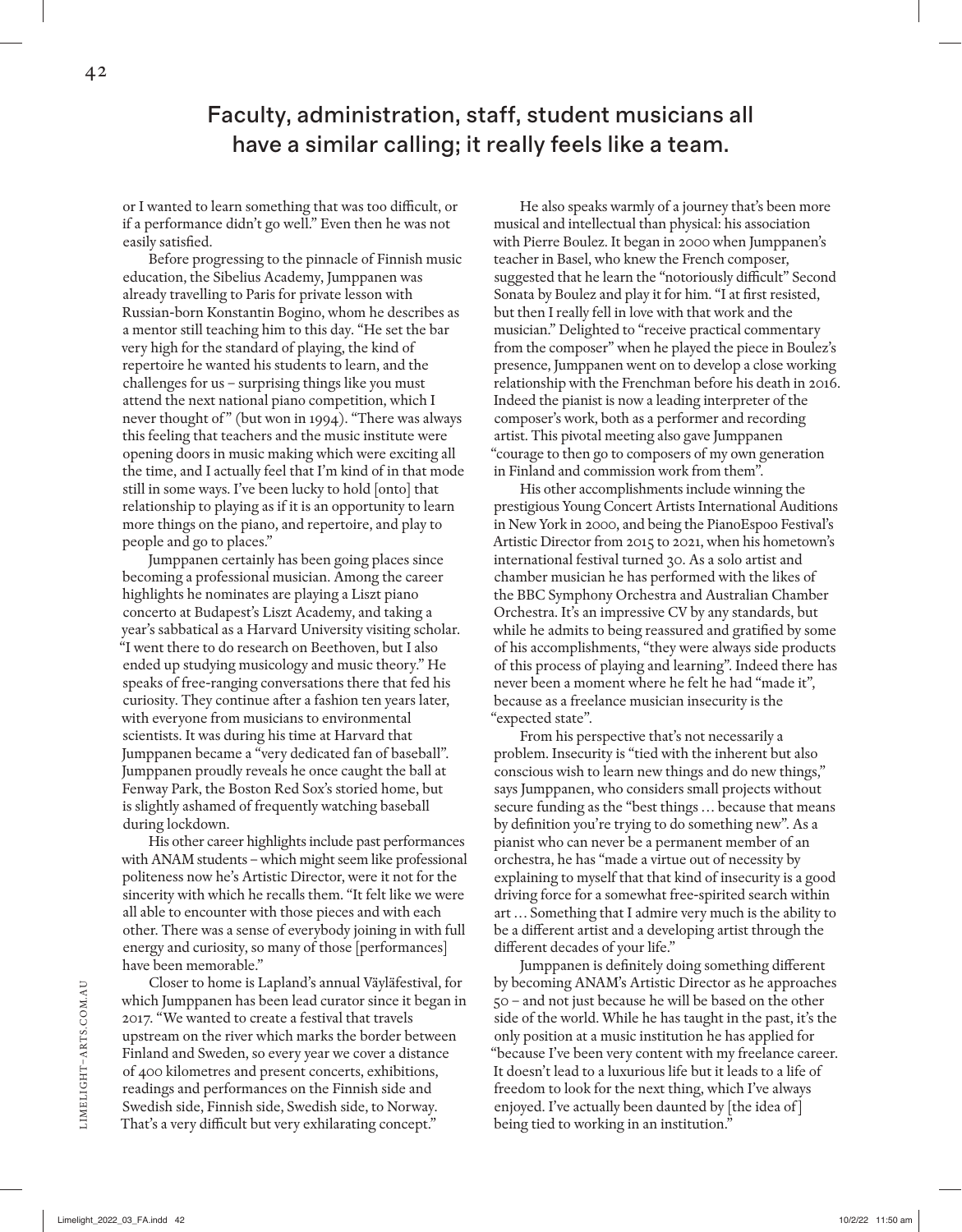His long, positive association with ANAM helped him take the plunge. From the first residency Jumppanen was impressed, and not only because a finishing school for young musicians, so to speak, is rare anywhere in the world. He also admired the "industry, inspiration, curiosity and a kind of humbleness" that the student musicians brought to their work, and what he considers the "extremely unusual ... sensation that the whole institution has similar goals." He says it's "felt within the whole institution, so faculty, administration, staff, student musicians all have a similar calling; it really feels like a team. When you go to an orchestra let alone a music institute or conservatory, different branches of people are doing different things."

He believes ANAM's size, with only about 70 students per year, and its mission, means everyone can have the "gratifying feeling that what you do is actually part of what everybody's here for". He's observed this in "little things", like returning to his desk after rehearsal as a guest artist and having others in the office ask how it went. "People are aware of what's happening; that's such a powerful feeling within a musical institution."

That can't have been easy during the pandemic, when ANAM has had to operate virtually for weeks and months on end. After Nick Deutsch spent the last of his five years as Artistic Director grounded in Germany, Jumppanen took up the reins via Zoom at the start of

2021. "What became very clear, even from a distance, is that he exhibited a very firm hand and control of things," ANAM General Manager, Nick Bailey, told *Limelight* early this year. "I think we've all – faculty, students and administration – found him delightful to deal with. He carries authority lightly. He's charming, and very Finnish," says Bailey, chuckling as he explains that by this he means Jumppanen is "not particularly effusive. Before he speaks he thinks, and when he speaks it carries great weight."

What Bailey describes as the "magical" moment of the Artistic Director's first year was when he first played with the student musicians at an end-of-year concert. Many at ANAM had never heard the pianist perform in the flesh before, given Jumppanen's last residency was in 2016. When he played a chamber work by George Enescu "it was just the most jaw-droppingly beautiful thing we'd heard all year ... I think the board thought: 'Yes, that's why we made this appointment!'" It was a very collaborative performance, recalls Bailey. "He played with the musicians as equals, but also led them beautifully from the keyboard, so that was a very special ending to a troubled year, and left everyone keenly anticipating his arrival in February."

Bailey believes the ideas Jumppanen developed through that "difficult transition year ... will find expression in 2022". Key among them is a greater emphasis on chamber music. "Paavali has come in and

## AUSTRALIAN NATIONA CADEN **JSIC**

## **2022 SEASON ON SALE NOW**

Join us for an exciting year at our new home, the Abbotsford Convent, or around the country, when we join forces with some of the biggest names in Australian music including our Artistic Director Paavali Jumppanen, Australian String Quartet, Australian Chamber Orchestra's Timo-Veikko Valve, harpsichord superstar Erin Helyard, sensational soprano Sara Macliver, unstoppable duo Joe Chindamo & Zoë Black, and many more!

EXPLORE THE SEASON **anam.com.au** 

## **GET ANAM**ates **RATES!**

Our ever-popular ANAMates membership returns in 2022. With an array of benefits, including discounted tickets and VIP invitations, there has never been a better time to become part of life at ANAM!

Learn more at anam.com.au/anamates



Abbotsford Convent.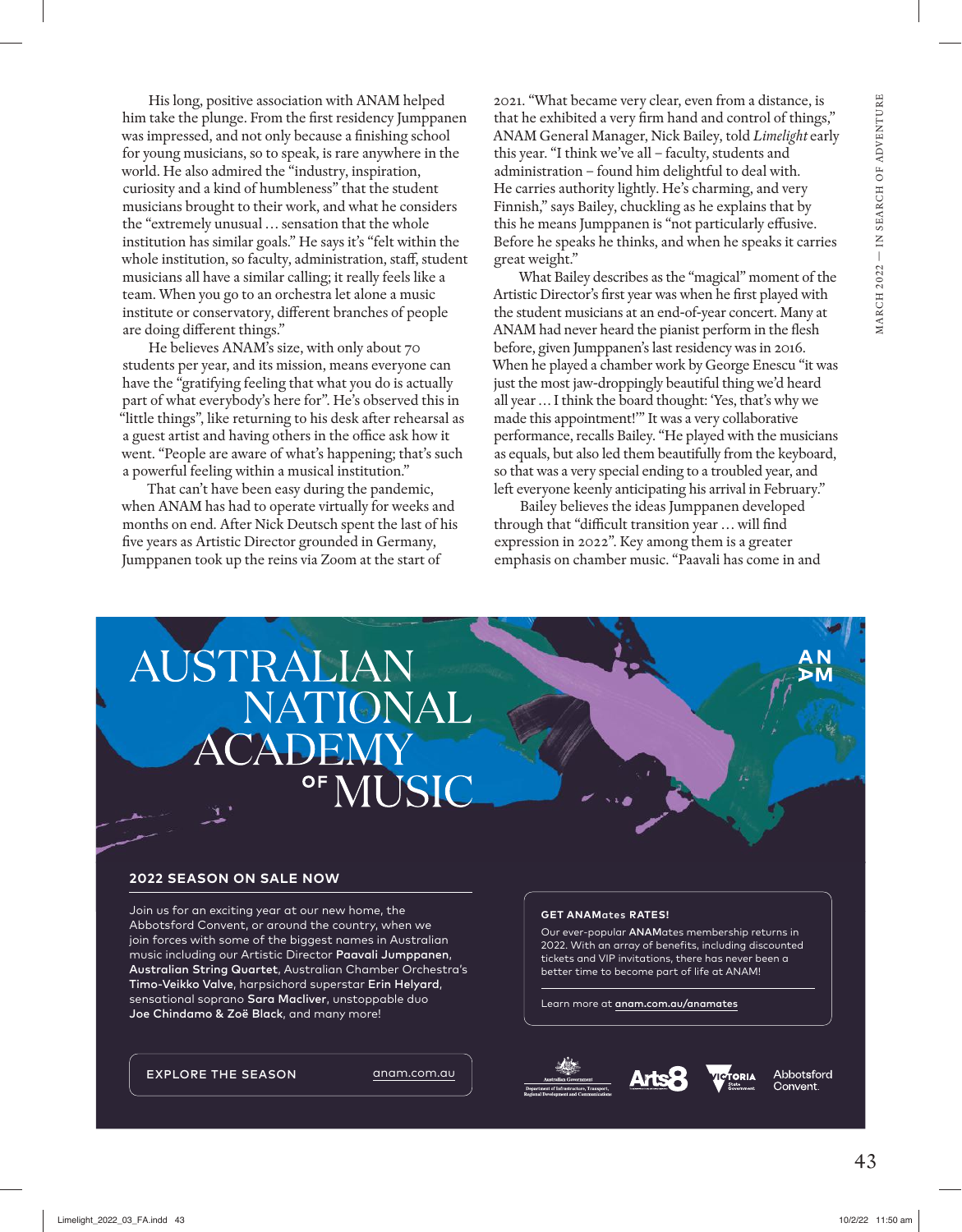

*Paavali Jumppanen with ANAM's 2021 horn musicians. Photo © Pia Johnson*

heard what the faculty have been asking for and said: 'Let's do this. Let's change things so there's time and space each week, if not each day, for the students to rehearse chamber music.'" According to Jumppanen himself, this change meant overthrowing his original plan of not teaching. He concluded that teaching chamber music was "the best way for me to work with every musician at ANAM, and because of my chamber music background I feel very comfortable doing that".

Jumppanen is "also keen to have more time for reflection in the program," says Bailey. "We deliberately make an intense and busy program, because that's the life that [students are] going to have to get accustomed to if they're going to make it as professional musicians. So without lessening the intensity of what they're doing, he's keen to have time for them to think creatively about questions like what it is to be a musician today, and "what the community needs from its musicians". Indeed, Jumppanen has thought deeply about many matters he believes the world of classical music should be mindful of, from its "history dominated by male composers" to the environmental cost of flying orchestras around the planet.

This thinking informs his role as an advocate for funding. As ANAM's Artistic Director, "I see my role as being somebody who must first prepare musicians for the work they do in the community," which in this context

means responding to and developing "that fundamental need for humans to experience art. Without that there is no case for the politicians or whoever is deciding about funding." Secondly, he and other spokespeople must demonstrate to the politicians et al. what ANAM does and why it needs their support. Art "elevates the beautiful and criticises the troublesome aspects [of society], so surely this kind of activity should be funded at a time when there are very harmful trends in the world."

He also speaks of not only helping student musicians to "reach their maximum as instrumentalists" but also creating an environment that "allows their artistic personalities to grow. Nobody is already a complete artist at the age of 23 or 25 and, as I'm trying to experiment in my own artistic life, not even when they're 47 ... Growing artistic personality is important because that's the part of yourself who interprets the music." By enabling ANAM's musicians to polish their armour before starting professional careers in earnest, "the entire music-making level of the country is enhanced," says Jumppanen.

This artistic directorship is a serious business then, requiring profound thought and insight. However, it's also a significant opportunity for the Finn to indulge his love of curatorship, which he considers "a big part of music making". Most of this year's ANAM performance program will be at home at Abbotsford Convent,

I see my role as being somebody who must first prepare musicians for the work they do in the community.